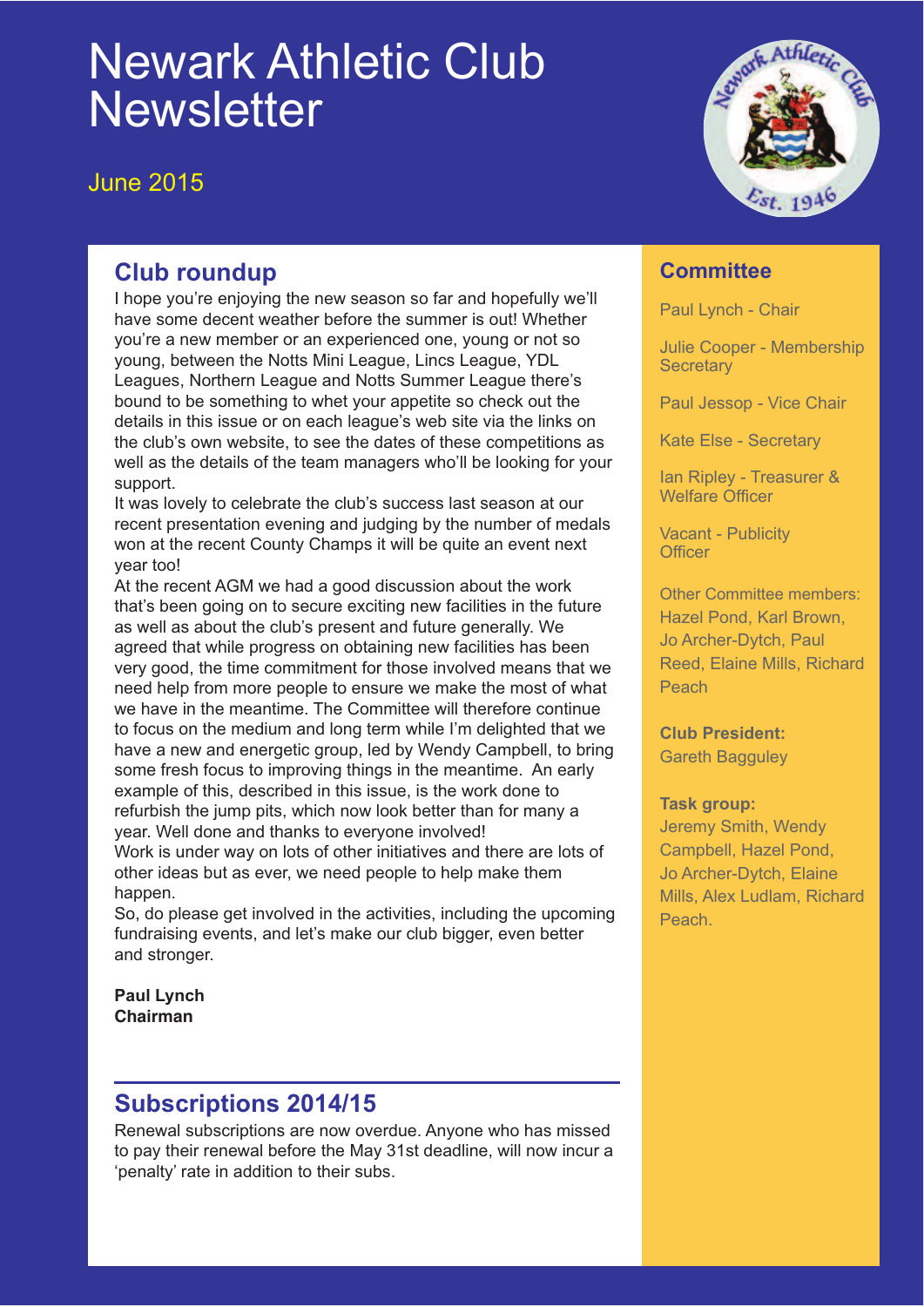# **NAC Ground Force Team**

Well done and THANK YOU to the parents, younger members and helpers who gave up a large part of their Saturday and a couple of evenings to repair and refresh our two long jump pits.





The team included Michael Monoghan, Wendy, Lochlan and Harris Campbell, Alex Ludlam, Alan Mills, Gareth Bagguley, Robb Evans, Jeremy, Rachel and Ben Smith.

Alex, Wendy, Jeremy and Rachel have also given up another recent Saturday tidying the club hut.

### **Notts Mini League Indoor UK Final**

On Sunday 26th April, 13 of the best young 15 and 16 year old athletes from within Nottinghamshire competed in the UK Sportshall final held in Manchester at Sportscity.

This event brought together 150 athletes from throughout the UK and Ireland. All the athletes at this event needed to be multi talented and able to run, jump and throw. They all were selected from the various counties after successfully winning their own regional events, so the Competitors were the "cream" of the UK.

The Notts team consisted of athletes from six of the seven athletic clubs in Nottinghamshire and Katie Mackintosh and Amber Owens were amongst them.

There were 22 teams taking part and the Nottingham Girls came 9th. Specific results are on the Notts Mini League Web Site.

Don't forget, the indoor sportshall events start again in September.

### **Other amazing achievements**

Well done to the four fabulous athletes who completed the recent London marathon. Lee Braithwaite in 3:11:25 Andy Welshman in 2.54.28 Julie Cooper in 3.48.38 Jo Harcombe 3. 46.18



**Keep in touch** www.newarkathletics.co.uk

Join us on **facebook** 

### **Useful websites**

www.lincsathletics.org.uk www.northmidsxcleague.co.uk www.noeaa-athletics.org.uk www.notts-minileague.co.uk www.nottsaaa.org

### **Track and Field Rankings**

www.thepowerof10.info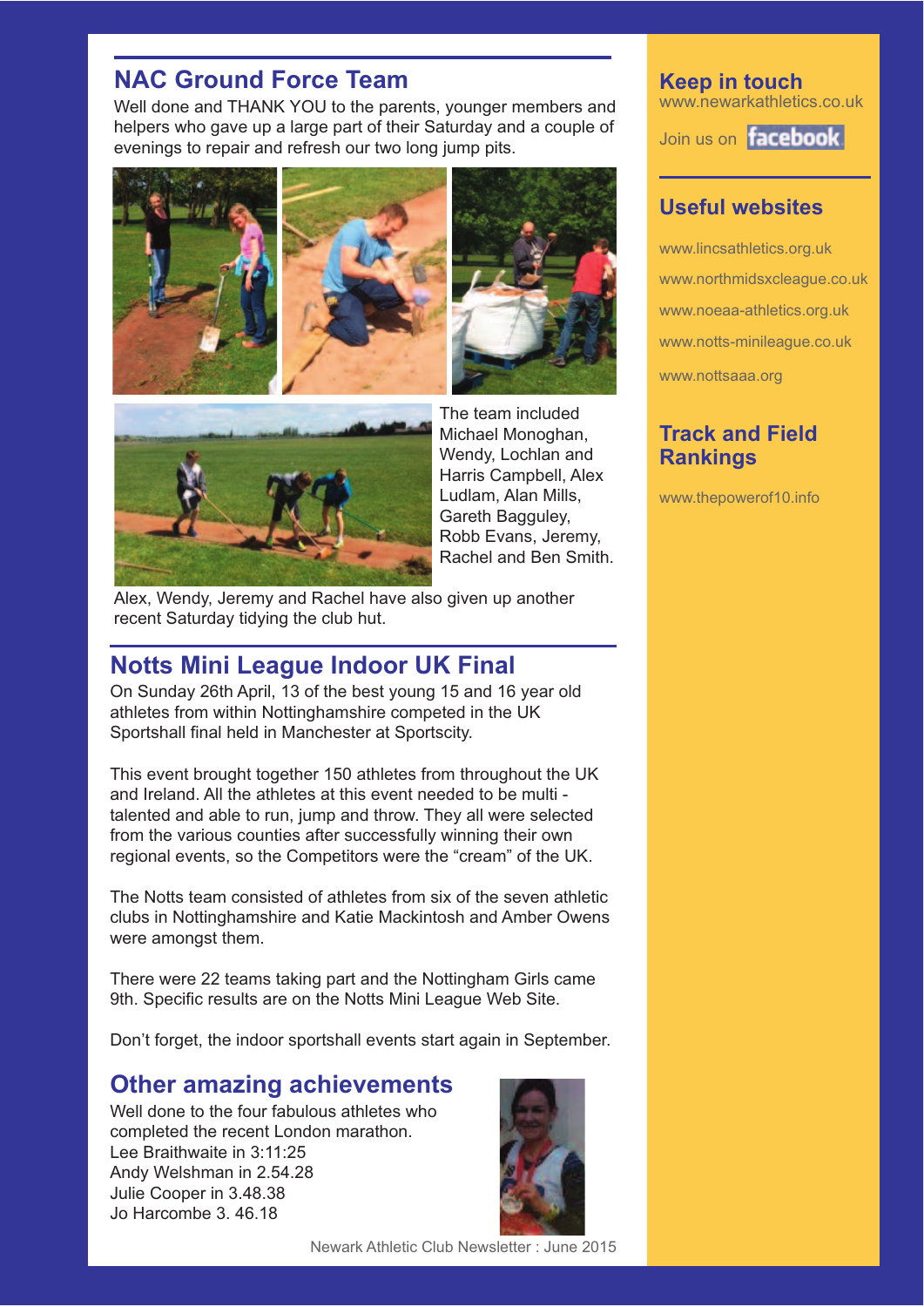# **Presentation Evening**

What a fantastic evening. Well done to everyone involved in the organisation of the Presentation Evening. For anyone who missed the fun, here's a run down of winners and recipients of special trophies, shields and cups....



**Club champs T&F** - each athlete has to compete in a run, throw and jump at a league or championship meeting representing Newark AC. Each performance earns points depending on their result and that determines who the club champ is - highest points wins.

U11 girls club champ - Katie Davies U11 boys club champ - Lockie Campbell U13 girls club champ - Annabel Peach U13 boys club champ - Harris Campbell U15 girls club champ - Amber Owens U15 boys club champ - Jack Satterley U17 girls club champs - Keating Walters U17 boys club champ - Tom Brown U20 ladies club champ - Hannah Watson U20 men's club champ - Pete Carrington Snr ladies club champ - Holly Windsor-Beck Snr men's club champ - Daniel Barrie Vet ladies club champ - Patricia Hill Vet men's club champ - Pete Beaumont

Notts Summer League Vet Lady - Ann Kitchen Notts Summer League Vet Male - Martin Waite Notts Sumer League Sen Lady - Cloe Hubbard Notts Summer League Sen Male - Tim Bagguley

Road running trophy - Linton Taylor



### **Team Managers**

Sports Hall - Wendy Campbell

Mini League Cross Country - Jo Archer Dytch

Notts Mini League Track and Field - Jeremy Smith

Lincs League - Gareth and Sally Owens

Northern Mids Cross Country - Vacant

Primary School Cross Country Relays - Kelly Haywood

County, Midlands and National Cross Country - (Juniors) vacant, (U17/U20/senior) - Richard Peach

YDL - Antoinette and Richard Peach

Northern League- Richard Peach

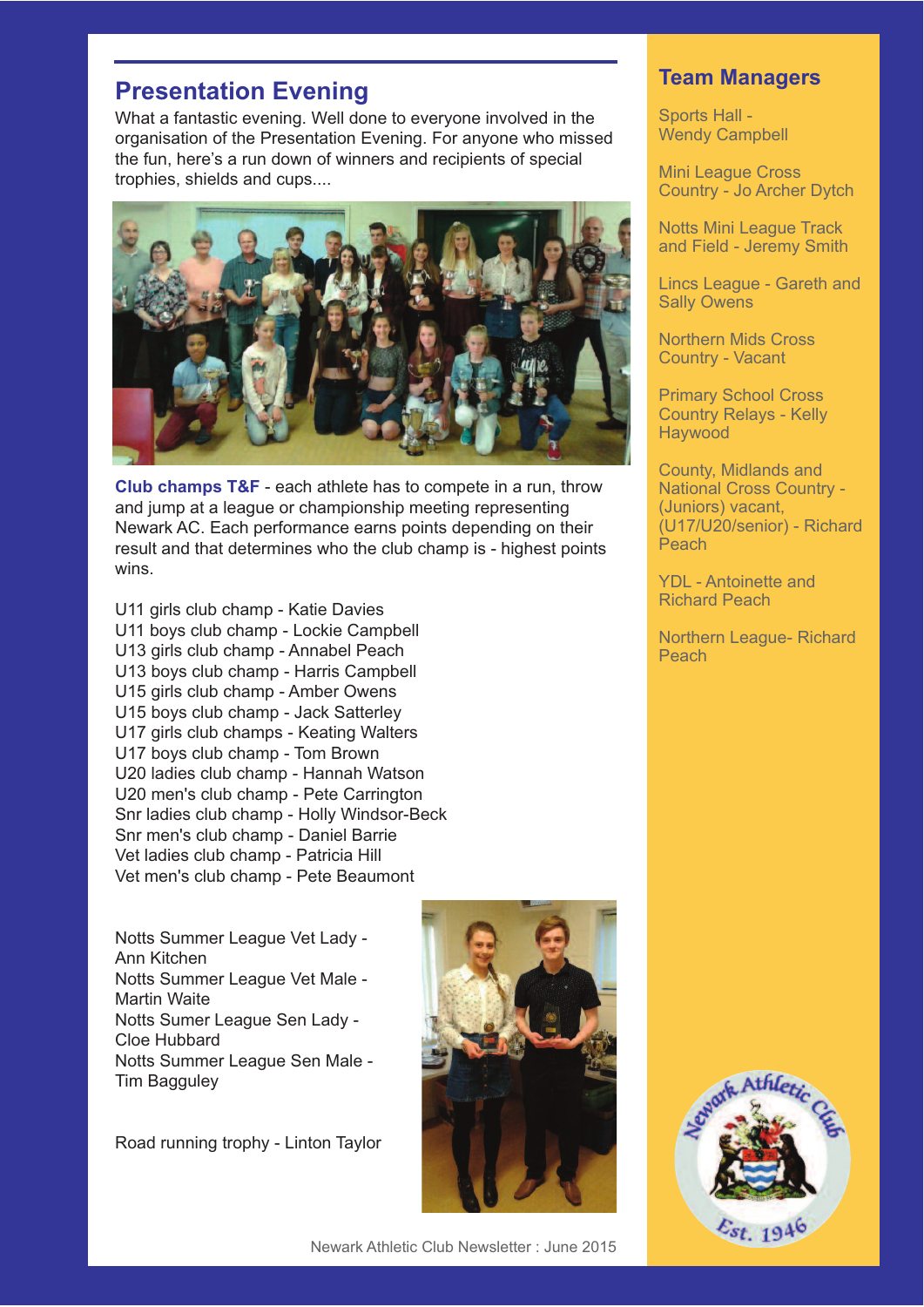Veteran xc ladies - Ann Kitchen Veteran xc men's - Gareth Owens Snr xc ladies - Rebecca Taylor Snr xc men's - Tim Bagguley Jnr xc ladies - Cloe Hubbard Jnr xc men's - Linton Taylor U17 xc girls - Olivia Mathias U17 xc boys - Thomas Hubbard U15 xc girls - Amber Owens U15 xc boys - Max Cawthra U13 xc girls - Anna Smith U13 xc boys - Ben Smith U11 xc girls - Katie Davies U11 xc boys - Alex Johnson

#### **Cups and trophies**

Pitchford Trophy - Amber Owens Shepherd Cup - Tom Evans Beeston Medal - Jacob Carrington Horton Cup- Patricia Hill Randall Bowl - Tim Bagguley Weaver Cup - Annabel Peach Mayors Prize - Tom Evans Dobson Cup - Annabel Peach Frecknall Trophy - Anna Smith Mary Rickhuss Cup - Annabel Peach Rickhuss Trophy - Alex Johnson Committee Shield - Alex Ludlam Sharon Walton Trophy - Lauren Mills Stuart Willis Trophy - Tilly & Lauren Owens

Norgate Trophy female - Eleanor Miller

Norgate Trophy male - Ben Smith David Lewis Trophy - Katie Mackintosh

Committee Cup - U11g xc team Pant Chapman Trophy - Paul Lynch Life membership awarded to Kate Else



### **Fundraising**

We have a target of £100,000 to raise toward the proposed sports Hub. We raised £100 from the raffle at the presentation evening thank you to everyone who donated prizes including local retailers, Waitrose, Wilinsons and Morrisons.

The recent bag collection raised another £150 and we still have tickets for our **race night at the Castle and Falcon 26th June**. Don't forget to vote on the Mars milk site June, July August and Sept **www.marsmilk.com/play-fund-2015/clubs/newark-athletic-club** this month and support the club by shopping online via '**easy fundraising**' (Do check that you sign up to Newark Athletic Club - UK not USA).

And watch out for news of our forthcoming **Sports Jumble Sale!**

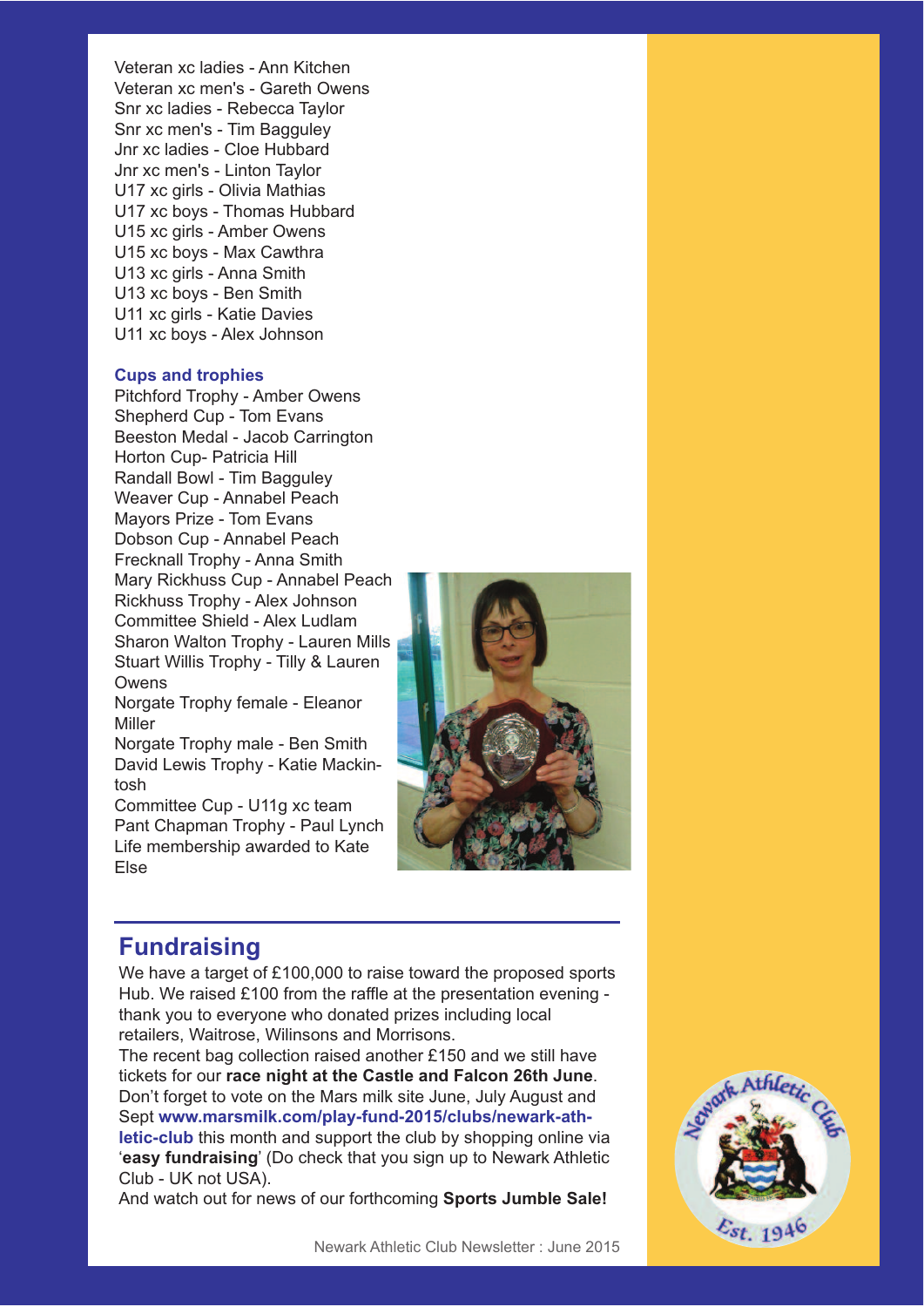# **County Champs galore!**

Some fantastic performances and plenty of medals at both the Lincolnshire County Championships held Saturday 10th May and the Nottinghamshire County Championships across the Saturday and Sunday of the Bank holiday weekend. As always, a big thanks to the officials who have given up their time to help too.

### **Lincolnshire County T&F Championships**

### **County Champ**

Tom Evans u15b 300m Lauren Owens u15g pole vault Olivia Mathias u17w 800m **Silver**

Molly Ripley u17w 100m and long jump Tilly Owens u15g high jump Amber Owens u17w 300m

#### **Bronze**

Amber Owens u17w 800m Charlotte Ripley u17w 100m Molly Ripley u17w 200m Alex Evans u13b 800m Thomas Hubbard u20m 5000m



### **Nottinghamshire County T&F Championships**

#### **County Champs**

Harris Campbell u13b 75m hurdles and high jump Ben Smith u13b 1500m *(Championship record)* Jacob Carrington u15b Javelin and discuss Ben Lynch u17m 100m Becky Taylor senior women 3k Patricia Hill masters hammer Craig Rodwell masters hammer and sen men discuss **Silver** Harris Campbell u13b long jump Tom Brown u20m 200m and 100m Annabel Peach, Eleanor Miller, Chantelle Haywood and Katie Mackintosh - u15g 4x100m relay Annabel Peach u15g javelin, discuss & shot Chantelle Haywood u15g high jump Ben Lynch u17m 200m Craig Rodwell masters men discuss and shot





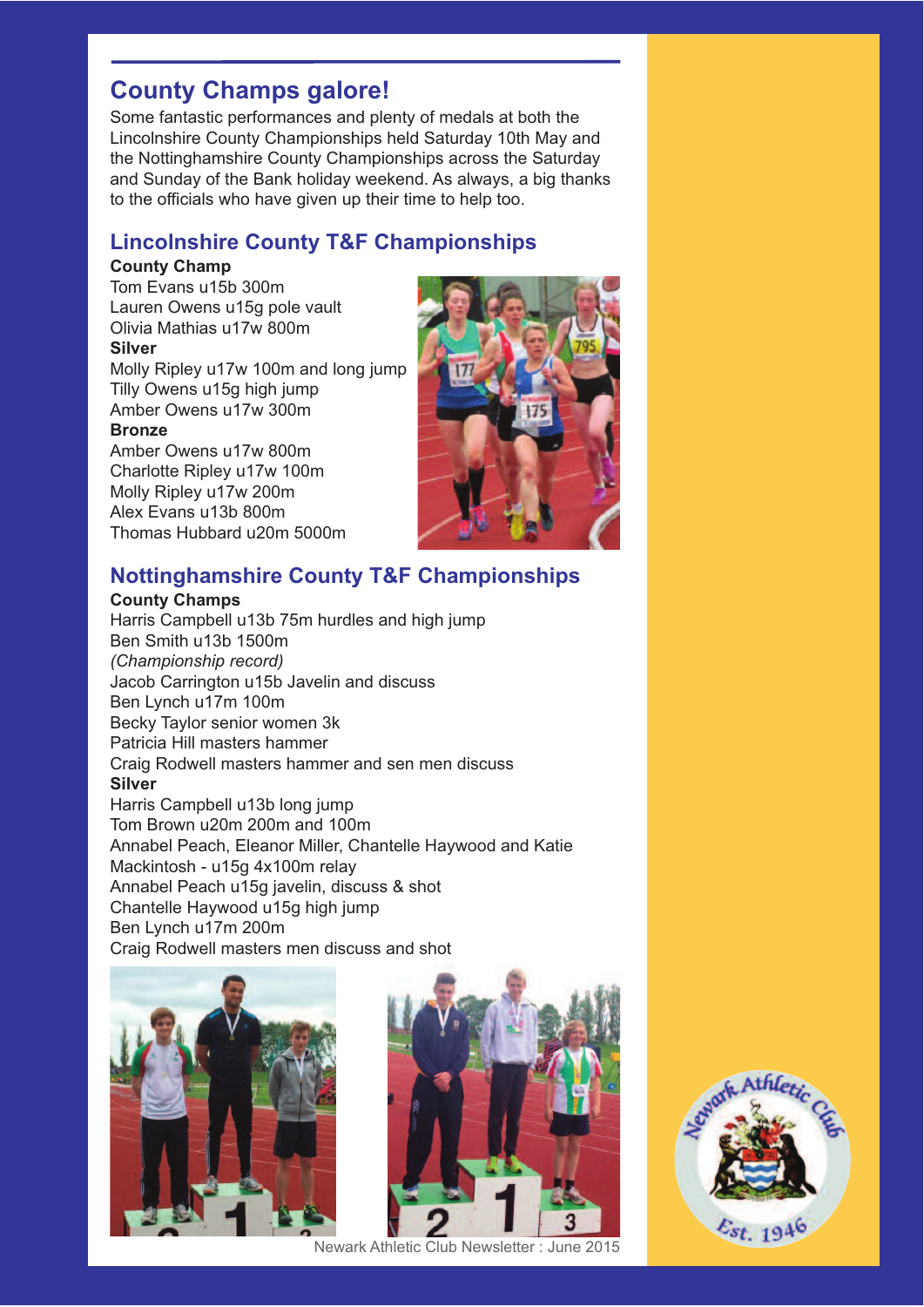#### **Bronze**

Katie Mackintosh u15g 200m Chantelle Haywood u15g high jump Jake Ludlam u15b shot Craig Rodwell senior men shot **Quadkids** Lochlan Campbell second

*For full results visit www.lincsathletics.org.uk and nottsaaa.org*



# **The season so far**

With 2 months of the summer season gone and despite the nonseasonal weather, there have been a lot of excellent performances by club members, with several achieving top 20 places in the UK and top 5 in the East Midlands, according to the Power of 10. The Lincoln 10k on 22nd March was a good start, with two U20s going into then second place in the UK rankings – Linton Taylor finishing 2nd in the race, with an U20 and senior club record of 31.07, while Cloe Hubbard also set senior and U20 club records with 37.27. Not to be outdone, Amber Owens ran the fastest UK U15 time, with 44.28. Linton has remained 2nd in the UK, while Amber is now also 2nd and Cloe 15th.

Olivia Mathias is currently the club's only junior female ranked in the UK top 20; her 4.38.8 1500m places her 16th (2nd EM). This is not only an U17 club record, but the fastest time by any club female athlete, beating the time she set last summer. Olivia has also taken one of the oldest club records for all females, the 800m, which was previously held by Kate Else for almost 30 years, with 2.17.6, which was set in strong winds at the Lincs Champs, and places her 5th in EM among U17s.

Among the younger male athletes, Tom Evans (U15) is 8th in the 300m (1st in EM) with 37.4 at the Lincs Champs and 14th in 800m (1st EM) with 2.04.77, as well as lying 3rd in EM in 200m with 24.19 - the first 2 both being club records.

Another U15, Jacob Carrington, has just slipped to 21st in UK rankings (included as he was in top 20 when I started this!) with 38.63m in javelin (2nd in EM), and is 3rd in EM in the discus with 28.67m.

Ben Smith is placed 15th in UK (5th EM) in 1500m, with an U13 club record of 4.44.00; he also lies 5th in EM in 800m, with 2.20.79.

Not to be outdone, two of our older athletes also have high UK rankings. Currently our oldest competing member, Trish Hill, lies 1st in O70s 60mH, with 15.10, and 2nd in Triple Jump (6.16m), shot (7.54m), discus (18.47m) and hammer (23.54m); the first 4 were set indoors in March.

Craig Rodwell has also started the season strongly, posting 32.90m in the hammer and 31.75 in the discus for 12th and 14th places in UK O35 category.

Also lying in the top 5 in EM rankings are Annabel Peach, with 27.72, for 3rd place in U15s javelin, and Harris Campbell, who is 1st in U13s high jump with 1.40m and 2nd in 75mH, with 13.3. Harris's hurdle performance is also a new club records beating his own previous best time.



Stuart College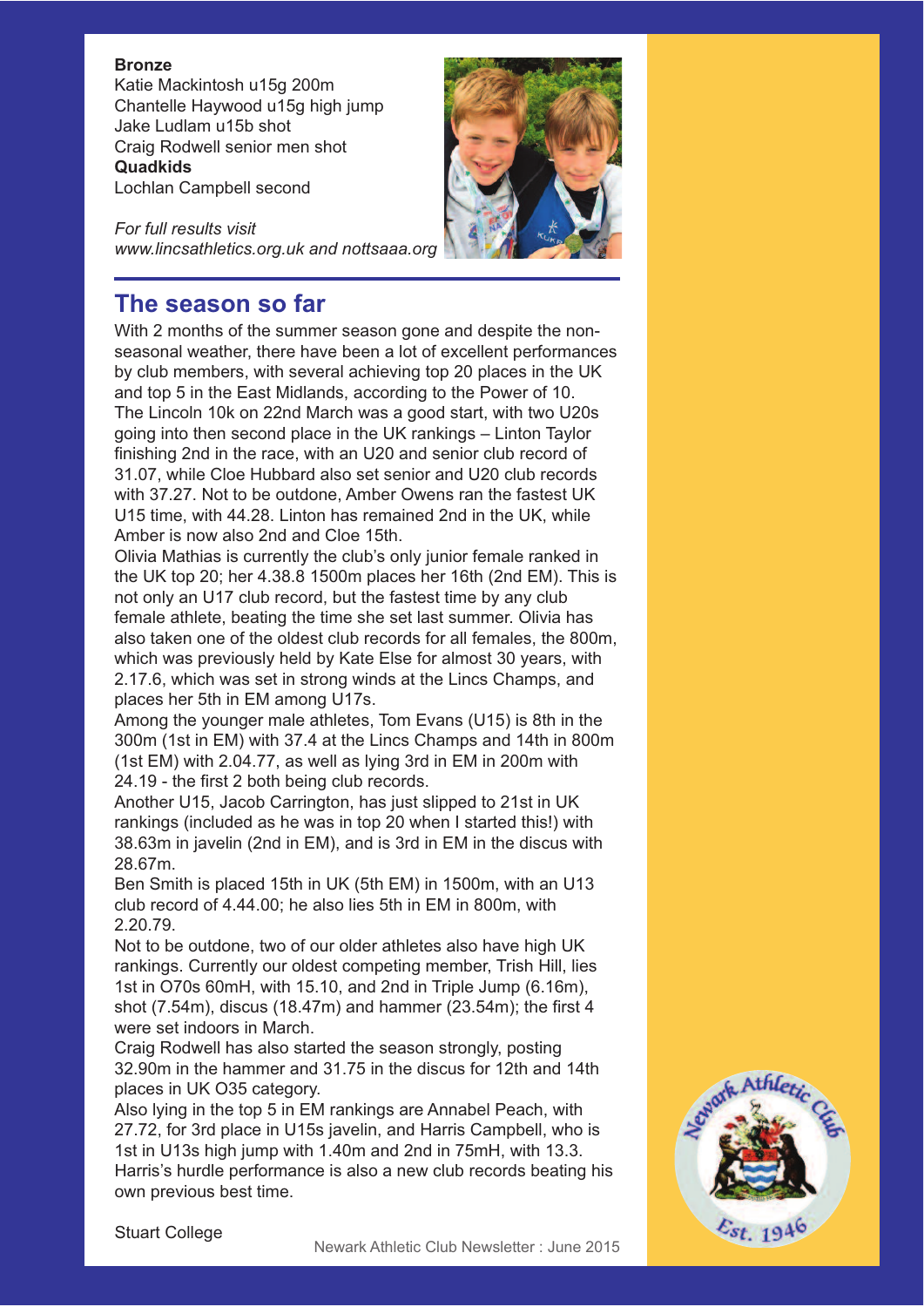### **Gordon Whelbourn**

2015 was the 30th Gordon Whelbourn Running Week; an event aimed at raising the profile of the club in the town and remembering previous members of the club.

The series is made up of 5 events run over the course of the week, the Monday to Thursday events being each around 5k with a 10k on the Friday, at various locations.

Monday saw us guests of Newark Town Football Club with a run at Devon Park, Tuesday we were at the club's base at the Grove Leisure Centre, Wednesday saw us at Flowserve Club, Thursday we ventured to Farndon for a run by the river, then the Friday 10k used the sustrans path from the Flowserve Club to Cotham and back.

128 runners joined us for all or part of the series and it was great to see all 4 running clubs from the town, coming together, Newark AC, Notfast, Striders and Fernwood Runners, that I think is a first in a UKA event.

Martin Waite of Newark AC was second overall for the week. Unfortunately we had no other prizewinners this year.

We hope to make the 31st event in the week of 2 June 2016, time to start that training.

#### Results after 5 races

| Male      | 1st Adam Holland   | 2nd Martin Waite   |
|-----------|--------------------|--------------------|
| Men 40-49 | 1st Martin Waite   | 2nd Anton Newell   |
| Men 50-59 | 1st Paul Davidson  | 2nd Richard Hallam |
| Men $60+$ | 1st Peter Davis    | 2nd John Oldfield  |
| Women     | 1st Penny Durance  | 2nd Jackie Welburn |
| W35-44    | 1st Jackie Welburn | 2nd Clare Coombes  |
| W45-54    | 1st Jean Inglis    | 2nd Janet Davies   |

W55+ 1st Penny Durance 2nd Julie McGeorge

Rob Orgill



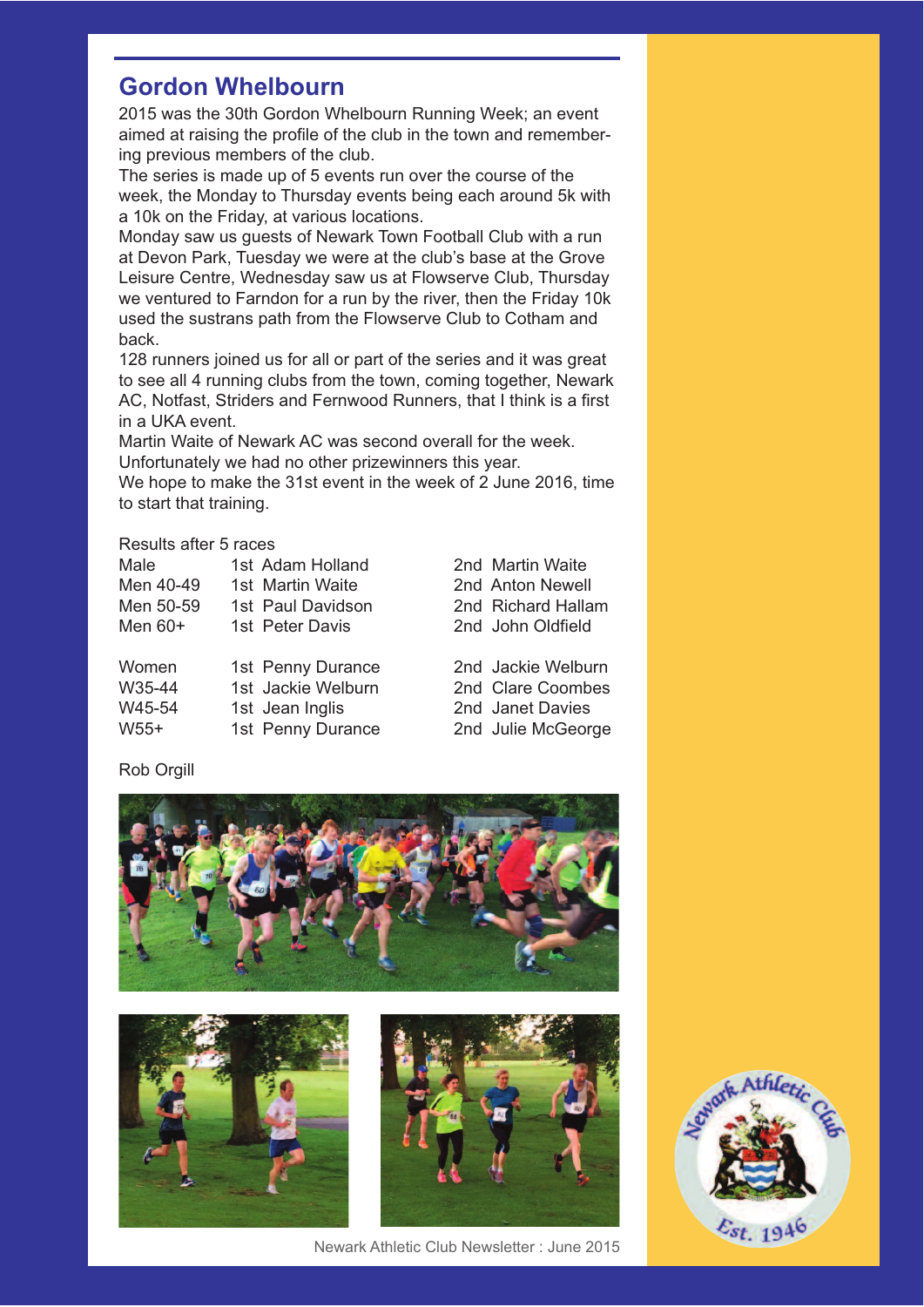# **Dates for your diary**

### **Notts AAA Summer League**

The Notts Summer League is run over a mixture of road and off-road courses varying between 5 miles and 10K. All races take place on Wednesday evenings at 7.15pm and are open to any club member aged over 16 years. To run, just turn up on the evening, with a club vest. There are two team age groups for male and female - Senior and Vets. There are also individual competitions, however you do have to compete in all 5 fixtures to be eligible for prizes. (Please speak to Gareth Bagguley for more info).

| <b>Wednesday 17th June</b>   | Redhill           |
|------------------------------|-------------------|
| Wednesday 15th July          | Worksop           |
| <b>Wednesday 12th August</b> | Teversal (Sutton) |

### **Notts Mini-League Track & Field U11-U17**

Please speak to Jeremy Smith about events you would like to enter. **Sunday 7th June** - Bingham Leisure Centre **Sunday 12th July** - Ashfield School

#### **Marathons and other races**

**Friday 12th June** - Notts 10 Mile Road Race & 1 Mile Fun Run. **Thursday 2nd July** - Holme Pierrepont Grand Prix 10k **Friday 24th July** - Abbey Dash 5k - Newstead Abbey **Sunday 27th Sep** - Robin Hood Marathon and Fun Run **Sunday 25th October** - Worksop 1/2 Marathon incorporating Notts AAA Champs

### **Charnwood Open Graded Meetings**

**Visit http://charnwoodac.co.uk/ Saturday Wed 17th June, Wed 15th July, Wed 19th August Sunday 6th September** - Stars of the Future

#### **Youth Development League U17 - U20**

**Sunday 28th June** - Derby **Sunday 26th July** - Stoke

#### **Youth Development League U13 - U15**

**Sunday 21st June** - Nuneaton **Saturday 18th July** - Nuneaton

#### **North of England League (U17 upwards)**

**Sunday 12th July** - Newark (Grantham) **Saturday 8th August** - tba **North of England T&F Champs (U17/15) Saturday/Sun 15th & 16th Aug** - Middesborough